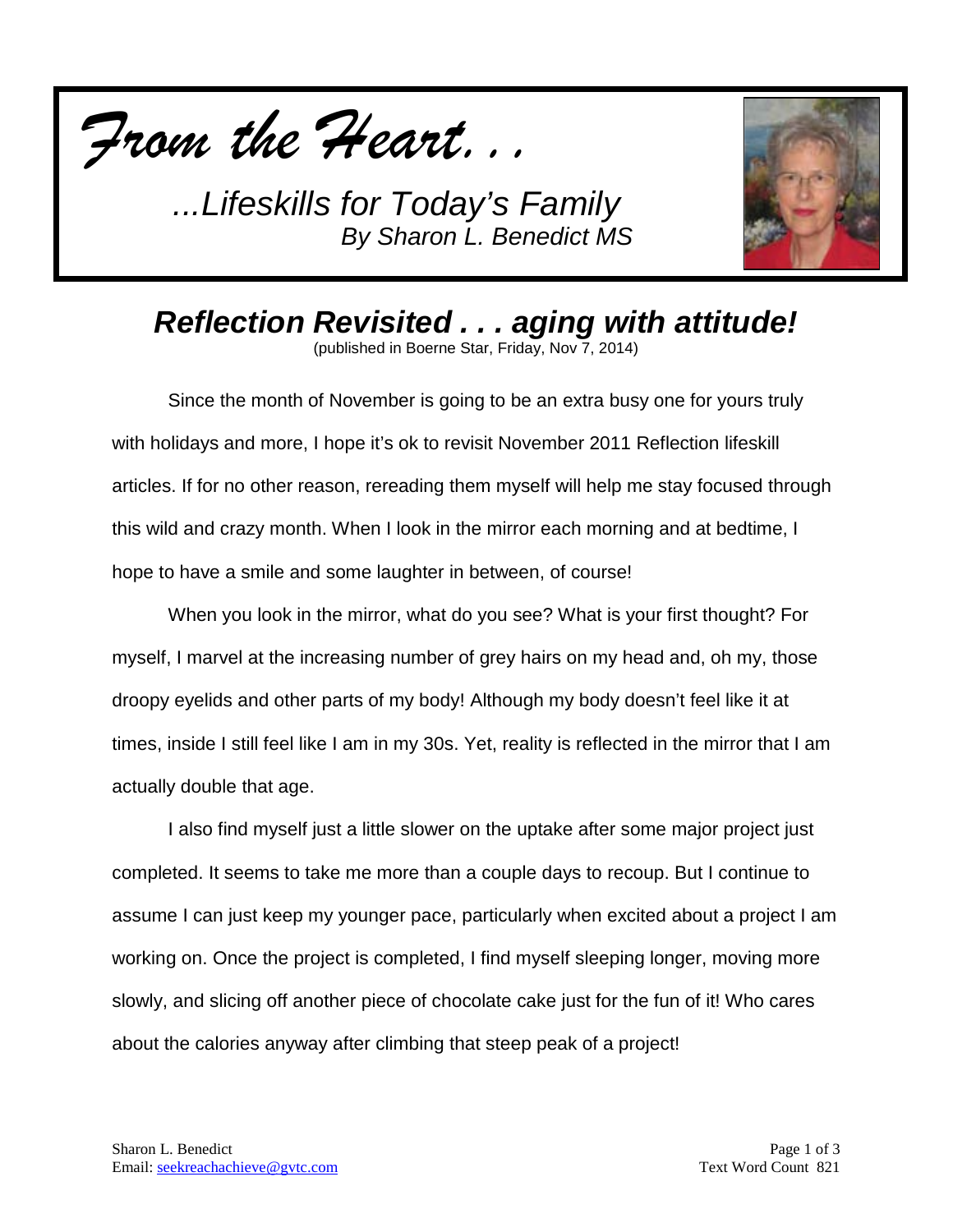Once I recoup, I get back into thinking I'm 30 years old all over again. What a senior cycle I find myself in. I guess I can relate to what Sophocles (496BC-406BC) said in his Acrisius, "No man [woman] loves life like him [her] that's growing old." And may I be kinder to myself here and add "growing older and wiser"? I do love life and appreciate that I get up each morning with the chance to see the sun rise, enjoy the company of my hubby and friends, and work on the next project with enthusiasm.

Yet, when I read what the experts say about aging, I wonder if I am in denial most of the time. Natural Standard is one of our nation's premier resources for Integrative Medicine. Their definition states, "Aging is the process of growing old or maturing. Humans reach their peak in growth and development when they are in their mid 20s. After this point, the body gradually becomes less functional over time. Aging typically causes weakness, increased susceptibility to disease and infection, loss of mobility and agility, and age-related physiological changes, such as wrinkled skin and gray hair.

In the United States, about two-thirds of people age 65 and over take medications for various conditions. Currently, the average life expectancy in the United States is about 75 years for males and 80 for females. Although genetic makeup has been shown to influence an individual's life expectancy, individuals are more likely to live long and healthy lives without disabilities if they take care of their bodies with proper diets, lifestyles, and medications."

When I read that our peak is in the mid 20s and the decline begins, it sounds so depressing! I then diligently search for exceptions to that rule in the lives of other people. When I do, I also find that those with active physical lives are also actively using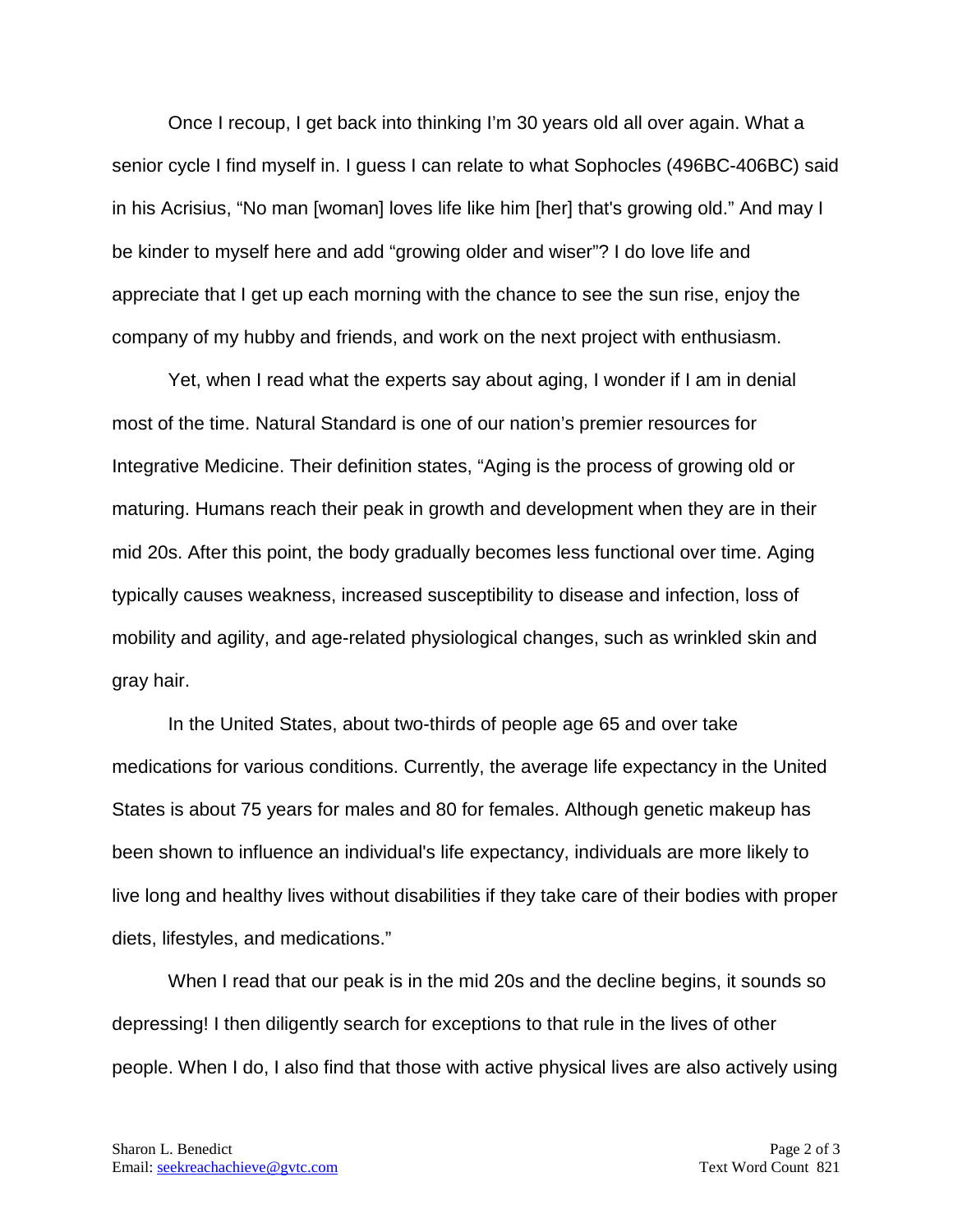their minds as well. But on the top of their priority list is "attitude"—attitude about their life, relationships, and contributing to the wellbeing of others.

Their examples have made all the difference in my own motivation to keep on keeping on. And when putting things into perspective, I am amazed at what is still possible for me as I keep my mind, spirit, and body in shape. Every day becomes a singular opportunity and not just a problem to solve or project to complete.

For those of you out there who are in their approaching senior years or in them right now, how are you doing? What happens when you look in the mirror. If you gasp and say, "Who is that person?!", I empathy all the way. So, let's join together to counter the odds or at least slow it down, right?

In this month's lifeskill, *Reflection*, let's focus on where we are and where we want to head in our glorious, once-in-a-lifetime senior years. Next article will target our relationships/core values in our later years. Are you content with your relationships? Are your core values reflected in your relationships and friendships you have acquired over the years as well as recently? What about in the years ahead? Now is your chance to make any changes before the rest of the years catch up with you. See you around the corner next Friday.

--

*Sharon L. Benedict, is a speaker, author, and weaver, and loving it! She is available for speaking engagements, freelance writing, and will even weave you a one-of-kind creation, just for you. Sharon also welcomes your questions and comments and can be contacted a[t seekreachachieve@gvtc.com.](mailto:seekreachachieve@gvtc.com) Visit her website at [www.celebratingyourjourney.com.](http://www.celebratingyourjourney.com/)*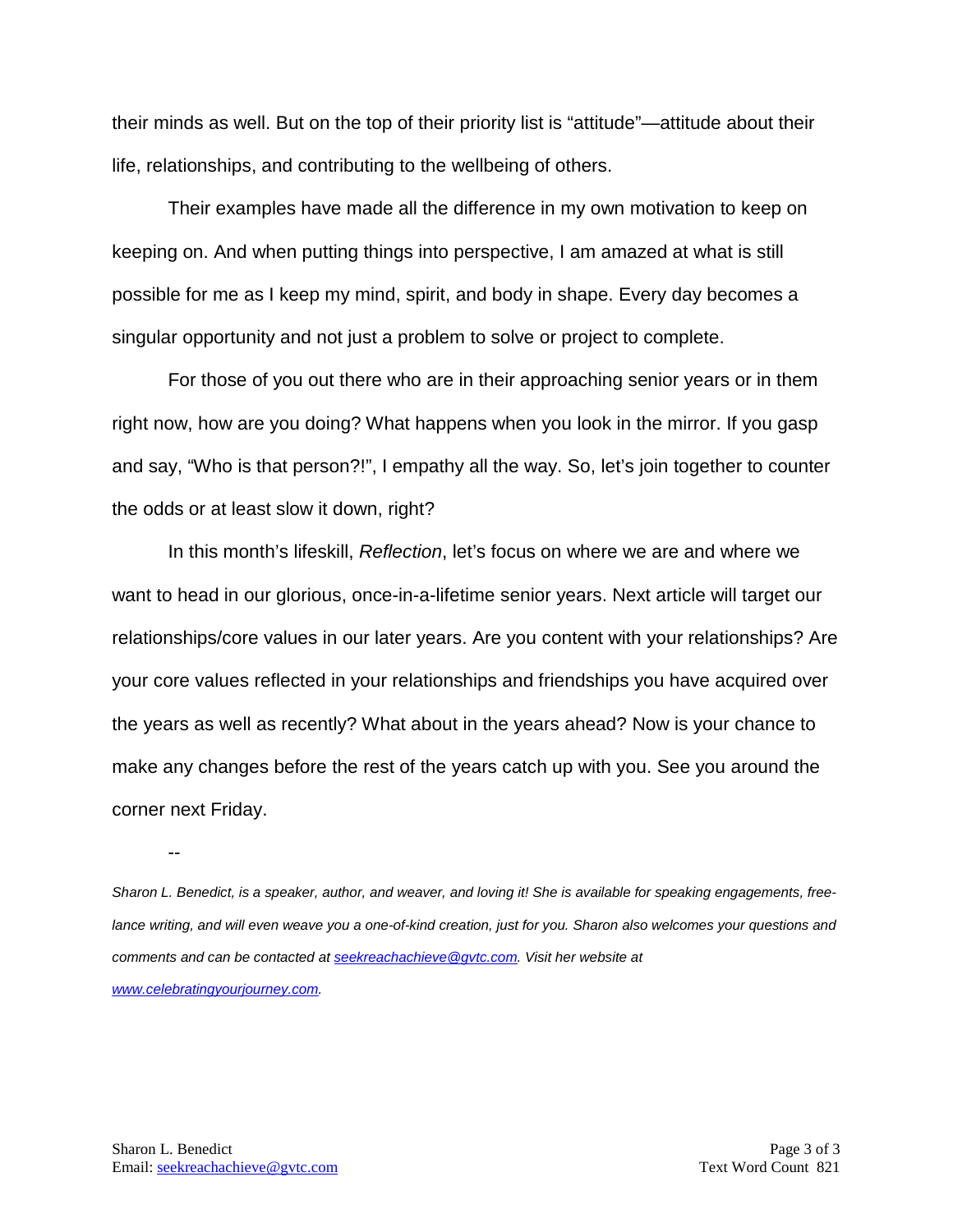

*...Lifeskills for Today's Family By Sharon L. Benedict MS*



## *Relationships in Reflection*

(published in Boerne Star, Friday, Nov 14, 2014)

As mentioned in the previous article this month is going to be an extra busy one for yours truly with holidays and more. I hope it is ok to revisit another November 2011 Reflection lifeskill article. If for no other reason, rereading them myself will help me stay focused through this wild and crazy month. And for those who find themselves intrigued by the mystery of numbers, this article was actually published on November 11, 2011  $(11/11/11)$ .

Today, November 11 (11/11/2014), I find myself putting the final touches on that 11/11/11 article for Friday's paper! For whatever reasons only God fully knows, 11:11 has followed me most of my life. I have learned to consider it a blessing rather than a curse—if only to help me pause to reflect on the what, why, when, how, and with whom questions for that day/time in my life and relationships. Hopefully I will find myself content no matter what is going on.

Are you content with your relationships? Are your core values reflected in your relationships acquired over the years as well as recently? When it comes to needing a supportive friend, who do you call first? When someone calls for support, are you available and know just the right thing to do?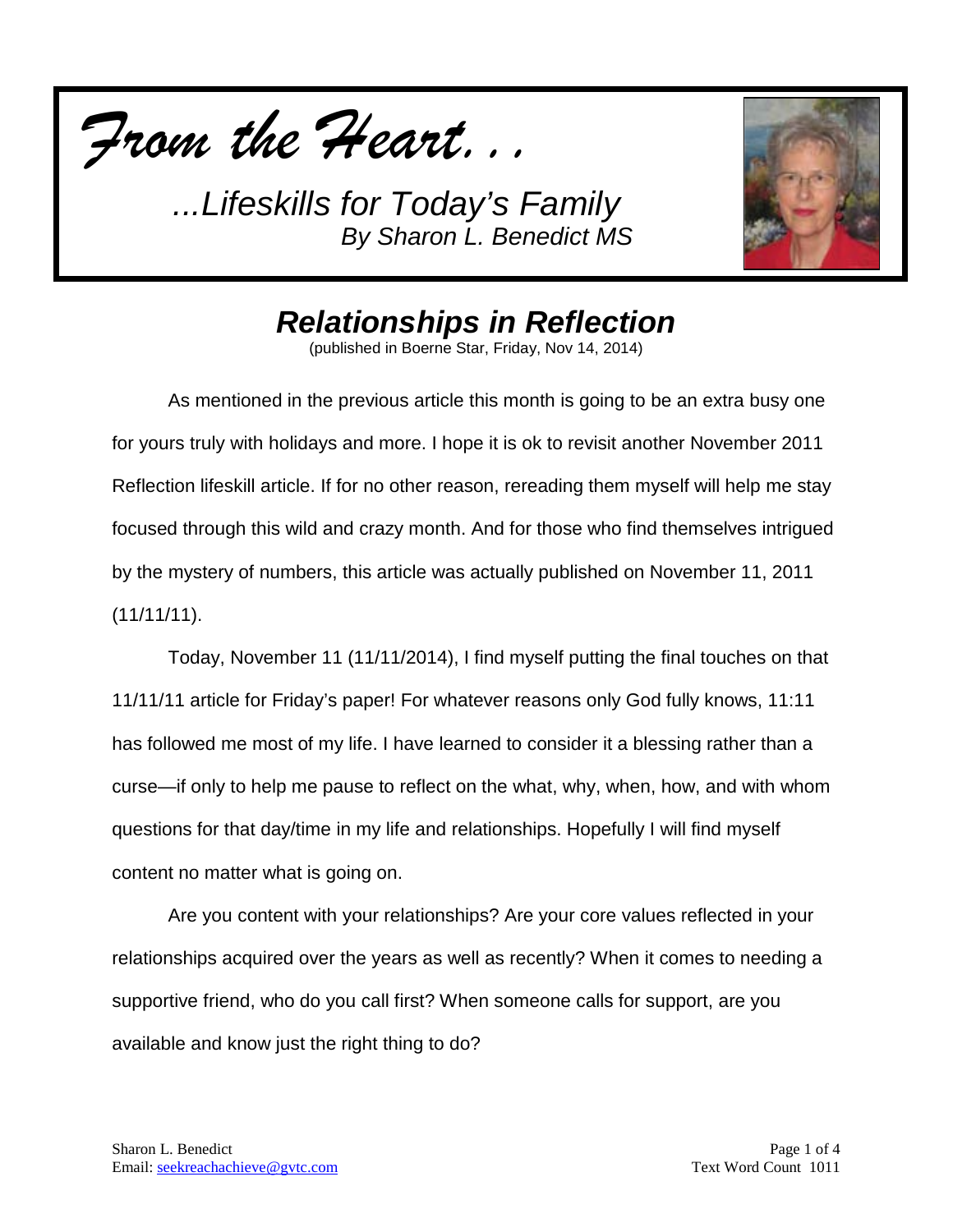Whether seeking support or your friend asking for support, we all must resist the urge to say "This is what you need to do." A friend calls more to gain a listening ear and caring heart than anything else. So, when my first instinct is to try to fix them or critique the situation, I have to zip my lip and let my friend begin the conversation in a safe, judgment-free-zone. Isn't that what we all really want and need?

Each of us has a particular perspective on what is the "right thing" to say or do. It really depends on the relationship we have with our friend…more of an acquaintance, co-worker, new friend, close friend, sister, daughter, uncle, husband or wife. We also need to remember this isn't about us. It's about our friend. This perspective is even more valuable and tricky when your friend asks for your advice.

With all relationships, the journey can be a smooth sail, a little bumpy one, a roller coaster ride, or a fast careening dive from the skies. The journey involves every facet of life whether at home, work, throughout our childhood and adult years. When we choose a friend, even a spouse, our core values provide us with the foundation for choosing those relationships. Therefore, all relationships should help us live our daily lives in synergy and balance.

When having a hard day, talking with a friend about our feelings may be all it takes to reduce the stress and experience a welcomed connection and sense of wellbeing provided no other way. Being genuinely listened to and understood have a profound impact on a friend and yourself. Here are a few things offered by Elizabeth Scott, M.S, wellness coach with training in counseling . . . to remember when friends are talking about things that stress or upset them:

• Ask them about their feelings, and listen.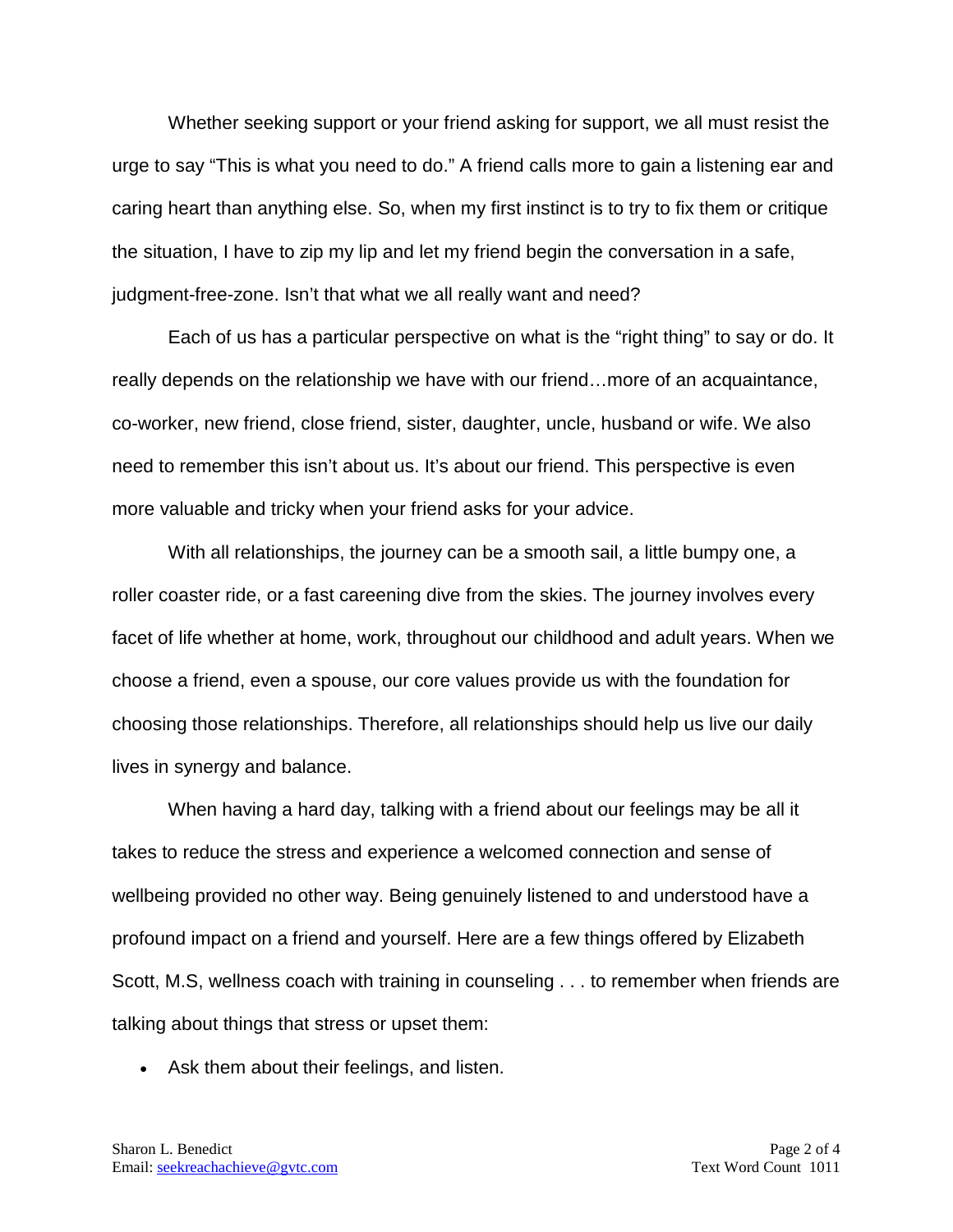- Reflect back what you hear, so they know you really understand.
- Instead of always trying to tie the conversation back to your experiences, focus questions on them and their feelings.
- When they're talking, are you missing some of what they say because you're waiting for them to stop talking so you can say what you want to say next? Stop, and really listen to them.

Consider these questions as clues when you call your friend for support:

- Does the conversation flow easily, or is it forced?
- Do you feel they truly understand, accept and support you?
- Do you feel you truly understand, accept and support them?
- Do you feel better or worse about yourself when you're with them?
- Do you leave them feeling energized or mildly depressed?
- Do you include them in your life for positive qualities they have, or just to have more people in your life?

As Scott suggests in her About.com article, *Social Support - How to Create Truly Supportive Friendships,* you just might need to let go of some friends. "Not everyone is an appropriate match. If there's someone in your life who makes you feel bad about yourself, doesn't share any of your interests or values, or is someone that you just don't mesh well with, it's perfectly acceptable to put that relationship on the back burner, let it fade altogether, or not develop it in the first place."

Yet, before you let go of that friend, discover if there is some measure of truth in what is being shared that you may be resisting and thereby experience those bad feelings that do not necessarily come from what or the way it was said. This is not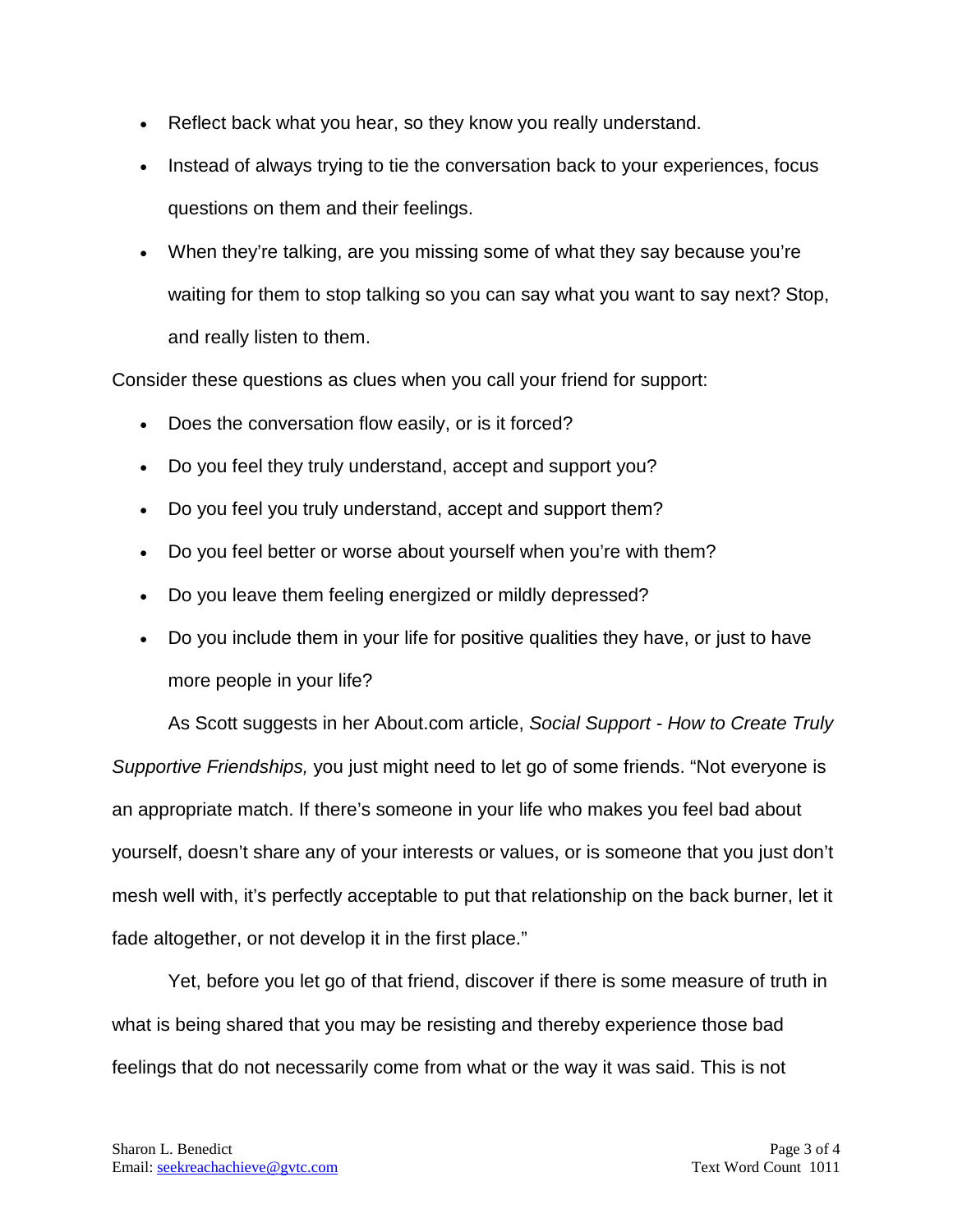always an easy exercise, but will give you solace if you then decide to say goodbye to that friend.

In addition, people do change and move on in their lives in different directions. "Conversely, if you'd like to keep them in your life out of loyalty, albeit in a periphery role, that's OK, too. However, it would be beneficial to remember not to count on them for support, if they're not able to give it to you."

The choice to say goodbye or nurture the friendship further is yours. Just keep your core values handy to size up whether that friendship really does reflect your life values or tempt you to drift from them. In the end, we all know it is important to have several people to count on for support in life. So, as you consider your relationships in reflection, by all means call those special friends who have made all the difference in your life. Say thank you for the honor of having them as your friend.

--

*Sharon L. Benedict, is a speaker, author, and weaver, and loving it! She is available for speaking engagements, freelance writing, and will even weave you a one-of-kind creation, just for you. Sharon also welcomes your questions and comments and can be contacted a[t seekreachachieve@gvtc.com.](mailto:seekreachachieve@gvtc.com) Visit her website at [www.celebratingyourjourney.com.](http://www.celebratingyourjourney.com/)*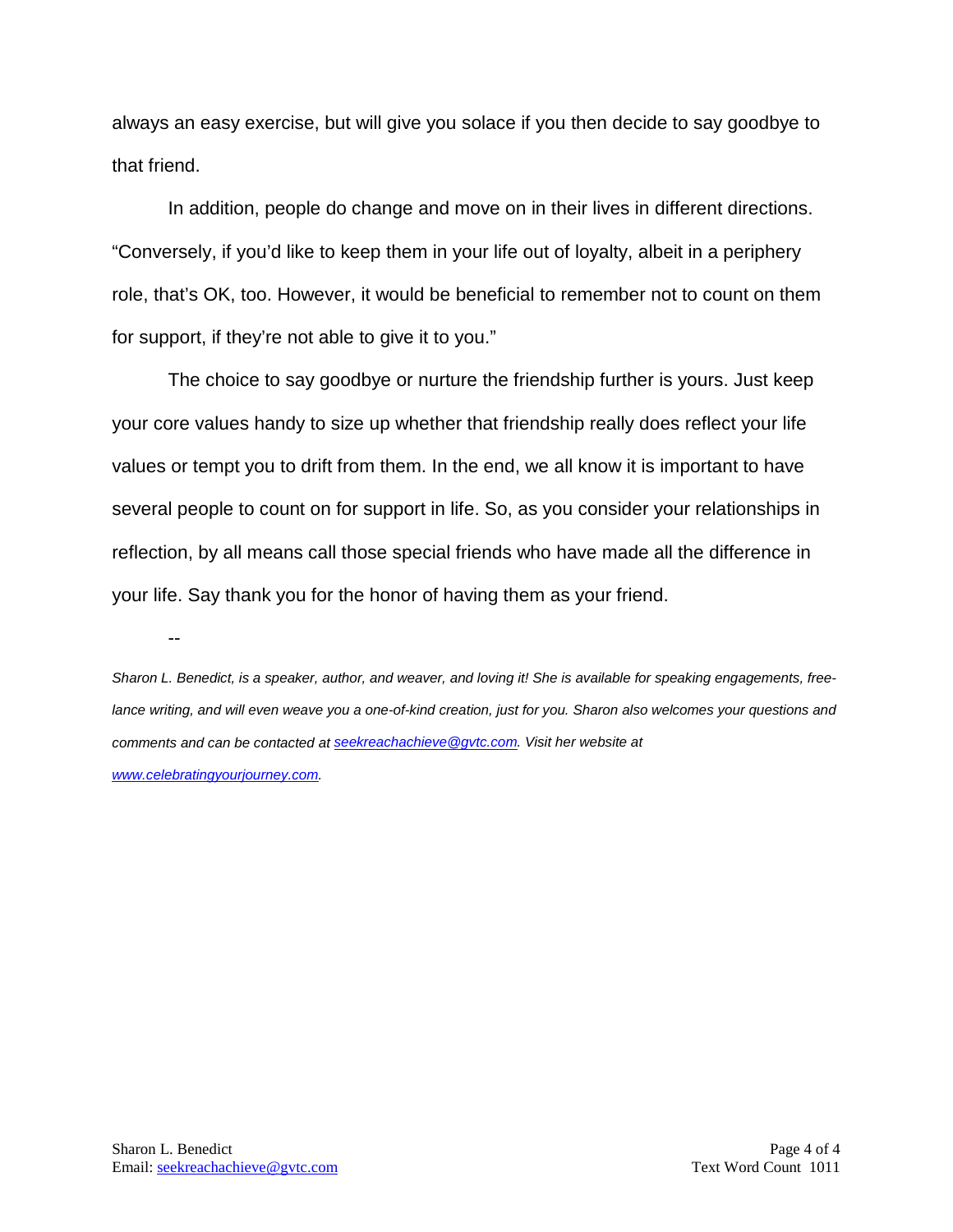

*...Lifeskills for Today's Family By Sharon L. Benedict MS*



*Reflection Time* (published in Boerne Star, Friday, Nov 21, 2014)

How has your November been so far? Wild and crazy like mine I bet. Not much time to reflect on just about anything, right? Are your to do's way too long like mine for the time allotted in each day?

Admitting that our memory may not always retain the details of how we used our time each day, there is an easy way to find out. Whether you use a physical calendar, planning notebook, your phone, or computer Outlook calendar, you can go back through each month and get a fairly clear look at how your time has flown through this year.

Take an hour and go through each month and tally what you have done…meetings, errands, appointments, phone calls, texting, just to name a few. Make up your own bulleted list and count off how many you had each month. Just with phone calls my average has been about four per day. That adds up to 1460 call made and received. These calls alone ranged from five minutes to two hours. Without more detail tallying, it is hard to determine total hours spent on the phone, but you get the point I am sure.

Now add up driving time, mealtime and cleanup, shower time, getting dressed and getting ready for bed. These many tasks and activities eat up the time in each 24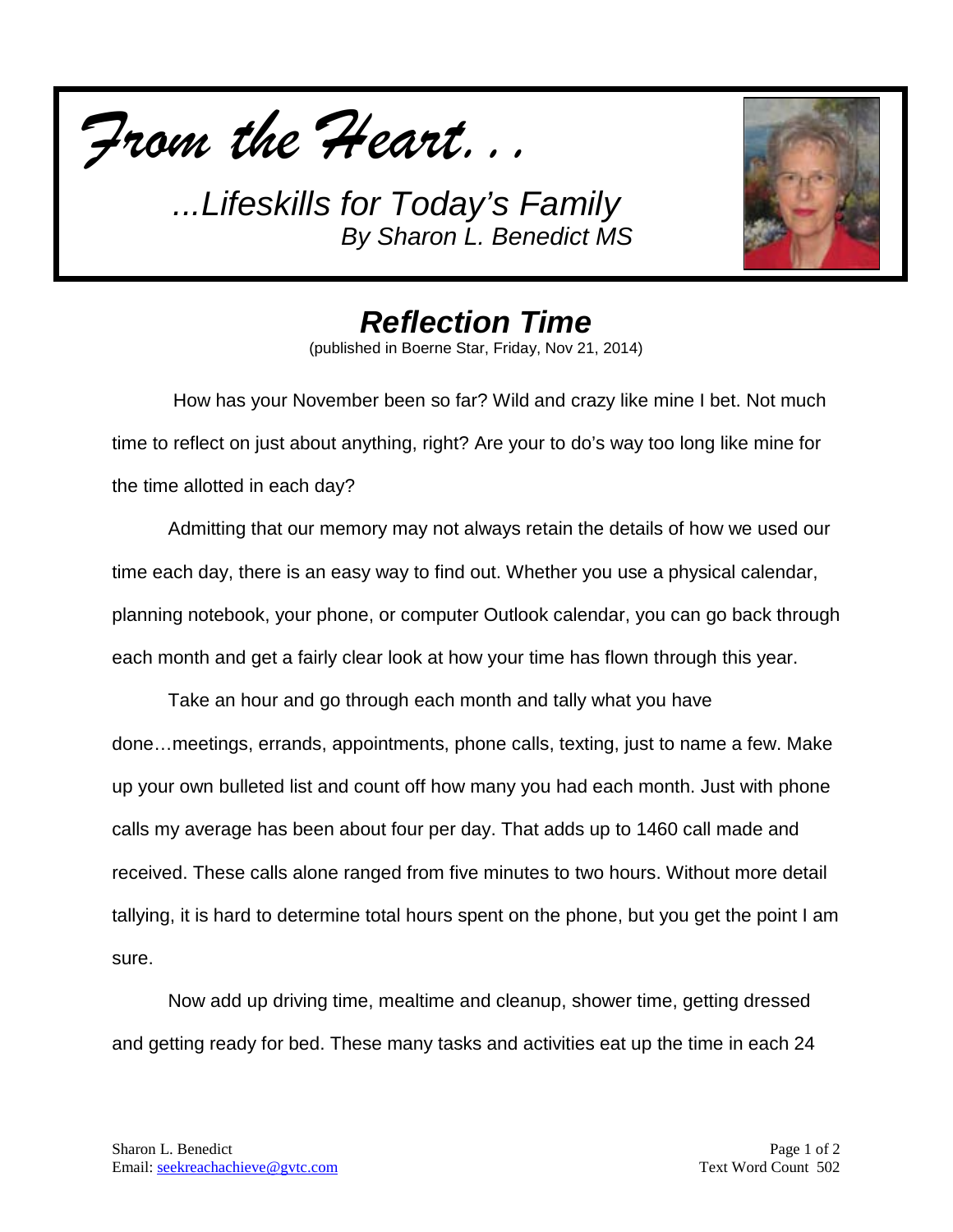hour day. Where do you see you spending your life the most? I bet much of the hours are in meetings, driving, phone/computer, and home activities of all sorts.

Reflect on where you would like to reduce your time spent. Consider how you use time to get that job done. How are you combining activities so you don't have to retrace your steps. It's called consolidating tasks and activities to use your time more efficiently. Now go back to your tally list, look over each area recorded. Choose one area you want to gain some free time.

What one thing can you act on this week to gain a portion of free time? Talk with your spouse, family member, and/or close friend for accountability and feedback. Stick to that change for one month. Then reflect on how you feel and what outcomes you have experienced making that change. Ask yourself, "Am I happy with this change?" If you are, what other areas do you want to garner more time?

What is most important to you? Don't forget "ME" time. If you are not happy with this change, write down one key reason why you are not. Then talk with your spouse, family member, and/or close friends to brainstorm ways to make it work for you.

Drop an email to me on what you have discovered. I leave you with Ralph Waldo Emerson's view on the good times. "This time, like all times, is a very good one, if we but know what to do with it."

--

*Sharon L. Benedict, is a speaker, author, and weaver, and loving it! She is available for speaking engagements, free*lance writing, and will even weave you a one-of-kind creation, just for you. Sharon also welcomes your questions and *comments and can be contacted a[t seekreachachieve@gvtc.com.](mailto:seekreachachieve@gvtc.com) Visit her website at [www.celebratingyourjourney.com.](http://www.celebratingyourjourney.com/)*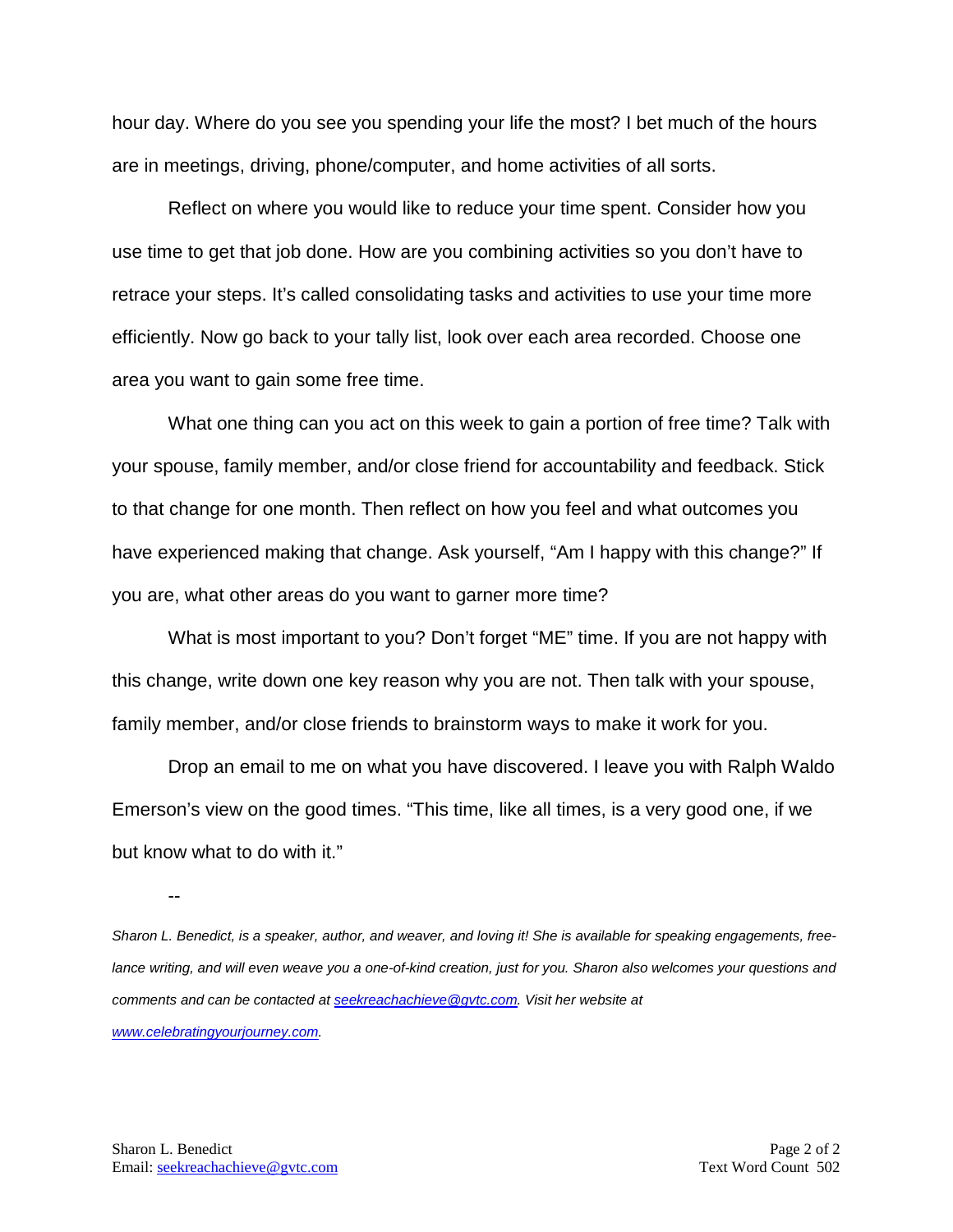*From the Heart...*

*. . . Lifeskills for Today By Sharon L. Benedict MS, ACC*



## **Reflection . . . Grateful Meanderings**

(published in Boerne Star, Friday, Nov 28, 2014)

With Thanksgiving and Christmas fast approaching, I decided before I got even more busy than I am to quietly walk in my neighborhood and community. As I leisurely strolled through the streets, there were little kids biking, a dad fixing his truck, and a couple putting in a fall garden of colors.

As I continued to walk downtown Main Street, there were lots of people shopping, getting gas for their car and groceries to take home. On another street, I looked through a glass display of various shops selling all kinds of goodies. Among all these shops were a few galleries spotlighting their art and artists.

Going into one of the galleries I found an array of paintings and sculptures displayed that amazed me. Each piece was uniquely crafted and captured my imagination. I wondered what sparked the artist's idea to create that piece. Was it just a whimsical day that instantly birthed the idea, or was the artist in deep contemplation for months coming up with that idea? No matter the means, I slowly viewed each piece feeling how lucky I was to be able to view works of art I couldn't even begin to see myself create.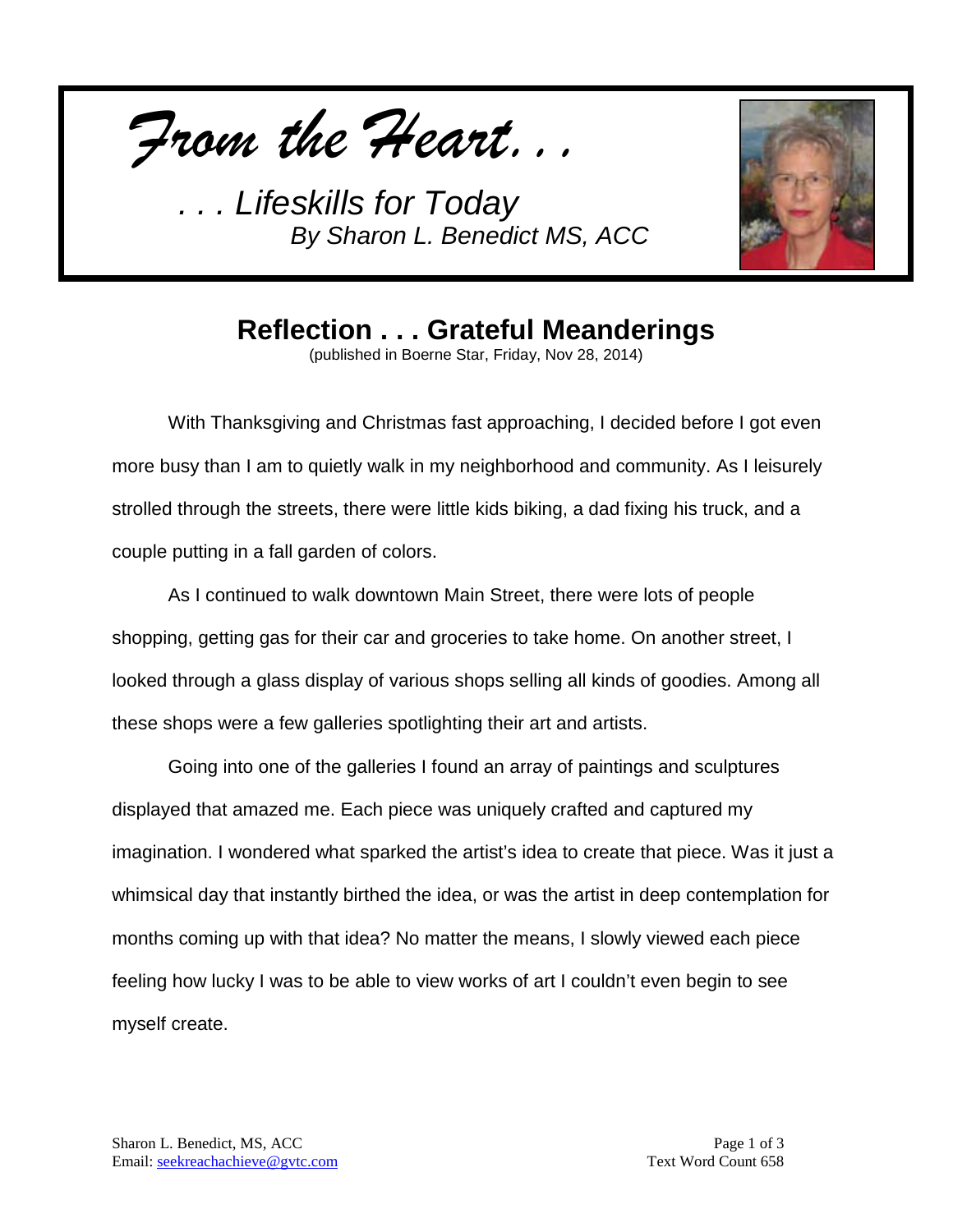The revelation hit me how very lucky I am to live in my community and in this nation. No matter how we all may be struggling in this tough economic time, what a privilege it is to have this kind of art right down the street. Also, how privileged we are to have a grocery store and gas station just around the corner.

How amazing it is that we take them all for granted and expect them to be there. Envision how it would be if your local grocery store simply disappeared. I realize the grocery store and gas stations are considered essential parts of our lives. Yet, how many of us consider a museum, a gallery, indispensable? More like discretionary?

Consider your community that has the arts in whatever form it comes in…visual, performing, literary. Envision your museum, your local gallery, your performing arts theatre disappearing all at once. Would you miss them? If so, how did they contribute to your life? Here are just a few that came to me while contemplating the creative beauty around me.

- Art helps us see creativity everywhere…in buildings, walkways, thoroughfares, a home, even a gas station, grocery store. . .nature itself.
- Art enhances our quality of life beyond the mindset of just surviving.
- Art gets us in touch with the gifts expressed through the artist.
- Art helps us broaden our perspective on life and gets us thinking outside the box.
- Art reflects life as life reflects art.
- Art is used in therapy to help resolve personal, relational, and community challenges.
- Art draws people together and ignites conversation.